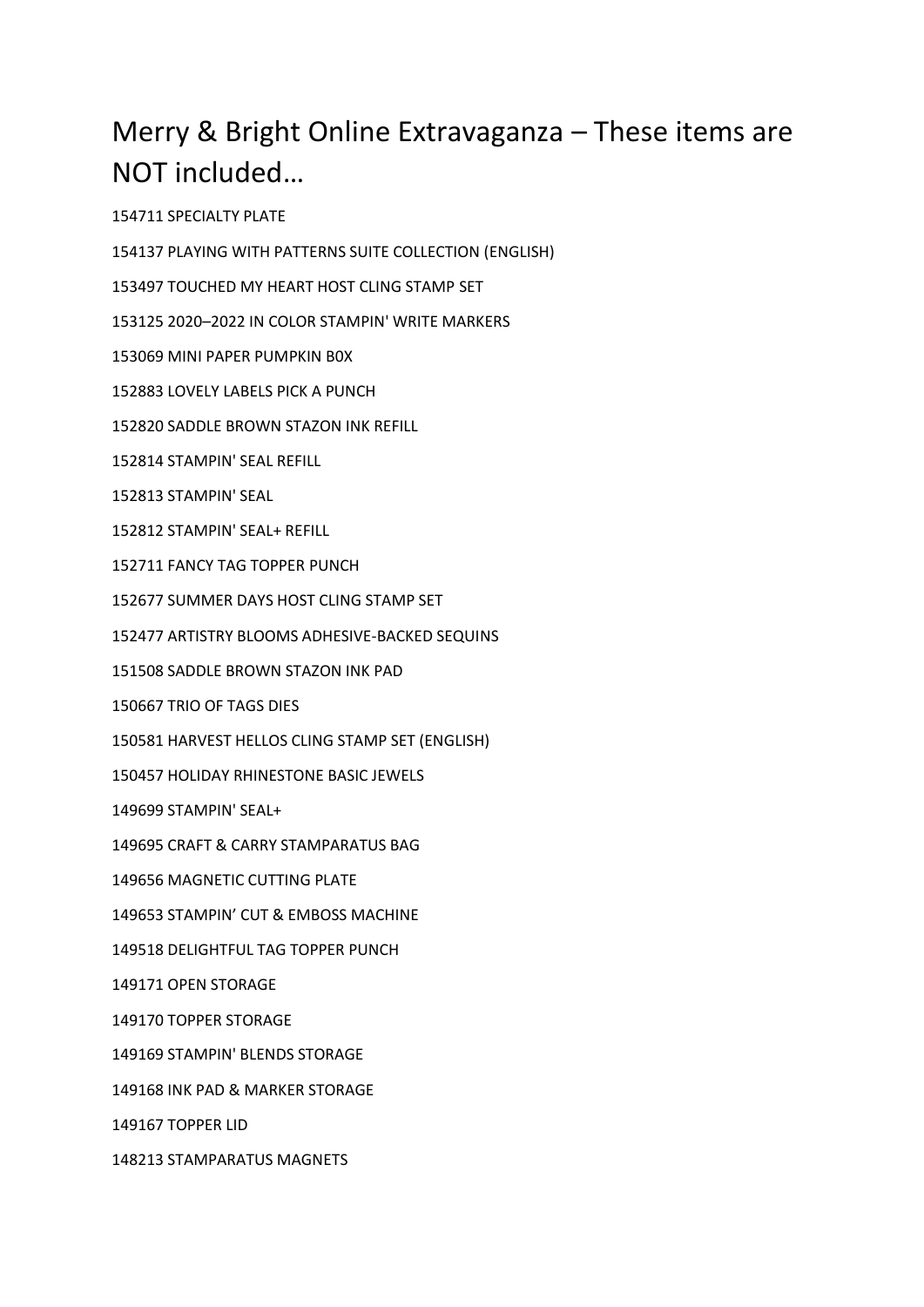UNINKED STAMPIN' PAD & WHISPER WHITE REFILL NEUTRALS STAMPIN' WRITE MARKERS BRIGHTS STAMPIN' WRITE MARKESRS SUBTLES STAMPIN' WRITE MARKERS REGALS STAMPIN' WRITE MARKERS MANY MARVELOUS MARKERS PUMPKIN PIE CLASSIC STAMPIN' PAD WHISPER WHITE 3" X 3" (7.6 X 7.6 CM) ENVELOPES VERY VANILLA 12" X 12" (30.5 X 30.5 CM) CARDSTOCK UNINKED STAMPIN' SPOTS WHISPER WHITE A4 THICK CARDSTOCK FINE-TIP GLUE PEN TRIPLE BANNER PUNCH SPONGE DAUBERS TUXEDO BLACK MEMENTO INK REFILL SCALLOPED TAG TOPPER PUNCH TUXEDO BLACK MEMENTO INK PAD WHISPER WHITE NOTE CARDS & ENVELOPES GRID PAPER FULL WOOD-MOUNT STAMP CASES WHISPER WHITE 12" X 12" (30,5 X 30,5 CM) CARDSTOCK CLEAR BLOCK CADDY MULTIPURPOSE LIQUID GLUE STAZON CLEANER VERY VANILLA C6 ENVELOPES WHISPER WHITE C6 ENVELOPES VERY VANILLA A4 CARDSTOCK WHISPER WHITE A4 CARDSTOCK PUMPKIN PIE CLASSIC STAMPIN' INK REFILL GLUE DOTS BLENDER PENS